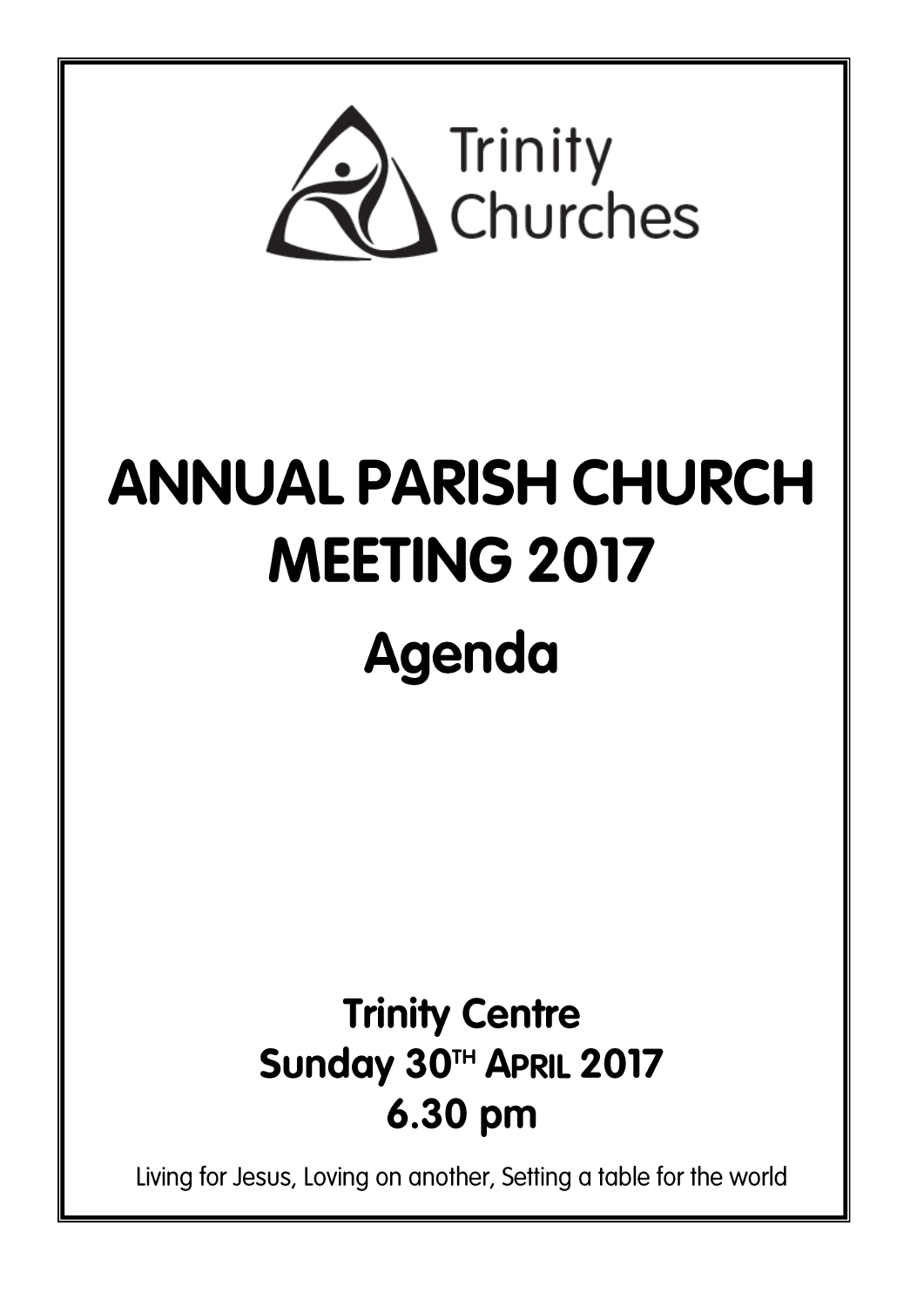## **Opening Worship, Prayer and Reflection**

An opportunity to worship together, hear scripture and pray for the life of the parish.

This will include a presentation on the "Living Stones" 2017 Appeal.

### **Vestry Meeting**

*This part of the evening may be attended by anyone on the electoral roll or resident in the Parish of Meole Brace*

- 1. Welcome and opening prayer
- 2. Apologies for absence
- 3. Minutes of meeting held on 24 April 2016
- 4. Election of Parish Wardens (two to serve for one year)

#### **Annual Parochial Church Meeting**

*This part of the evening may be attended by members of the Electoral Roll for the Parish*

- 1. Apologies for absence
- 2. Minutes of meeting held on 24 April 2016
- 3. Matters arising.
- 4. Brief reflections on the life of our churches, and ministry and mission across the parish.
- 5. A report from the Acting Electoral Roll Officer
- 6. Receiving the Annual Report, which lays out ministry and mission across the parish.

*There will be ample opportunity to ask questions concerning individual reports and areas of ministry, which should, if possible, be tabled in advance*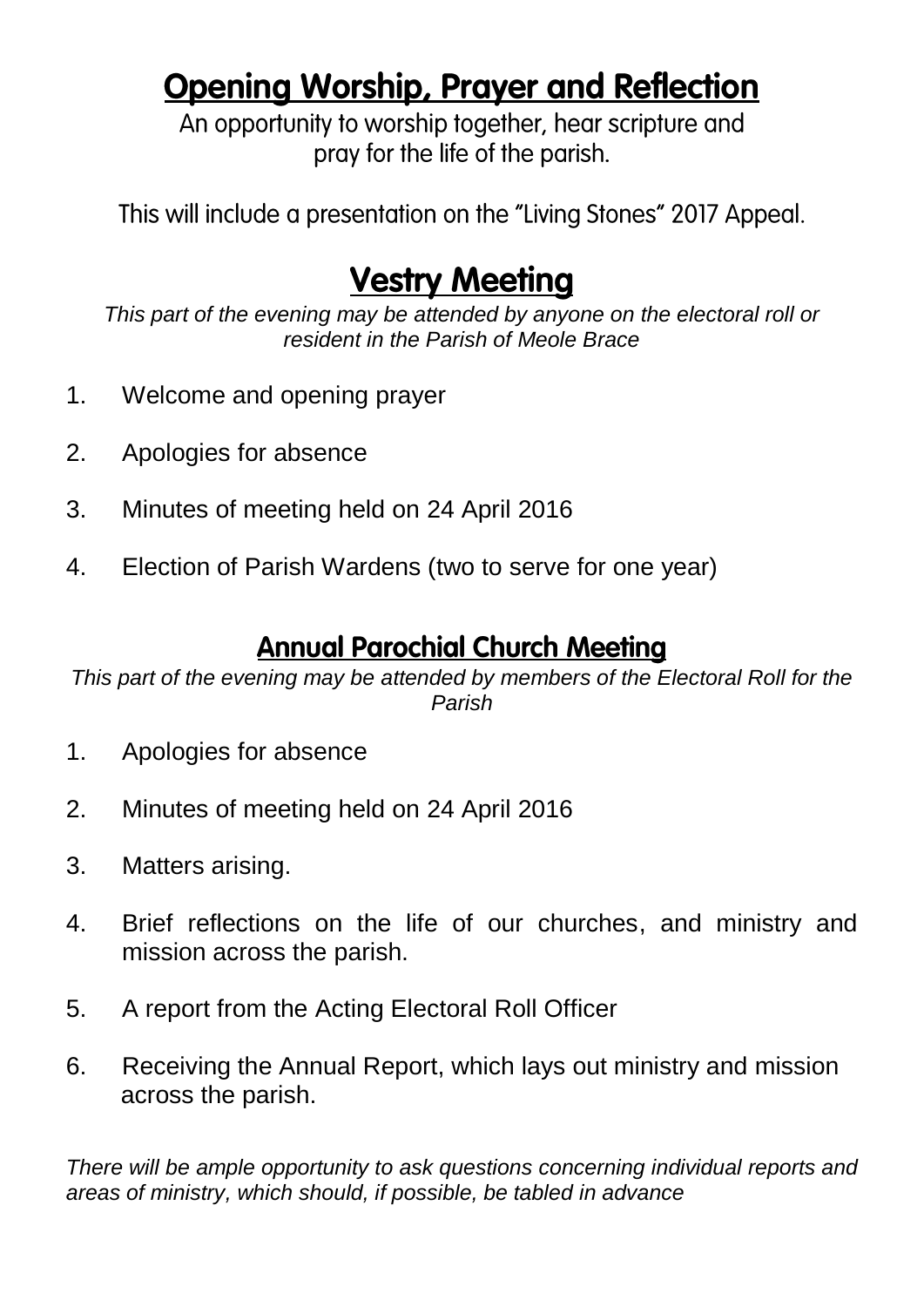#### 7. Finances

*The 2016 Annual Accounts approved by the PCC can be viewed in church prior to the meeting and downloaded from the church web site – or seen in the church office. Copies will be circulated prior to the meeting. If you have specific questions on the figures or budget, it would be helpful if you could let the church office know of these in advance.*

- (a) Annual Accounts for 2016, for approval.
- (b) Budget for 2017, for information
- (c) Appointment of Independent Examiner, for approval.
- 8. Election of District Churchwardens for Holy Trinity and Christ the King (one each to serve for 1 year)
- 9. Election of DCC members (to also serve on the PCC):
	- 1 (Holy Trinity) for three years;
	- 1 (CTK) for three years
	- 4 (Deanery Synod rep from HT) for three years
	- 3 (Deanery Synod rep from CTK) for three years
- 10. Looking Ahead
- 11. Any other business *please let the Vicar or church office know of any items in advance*
- 12. Closing prayer